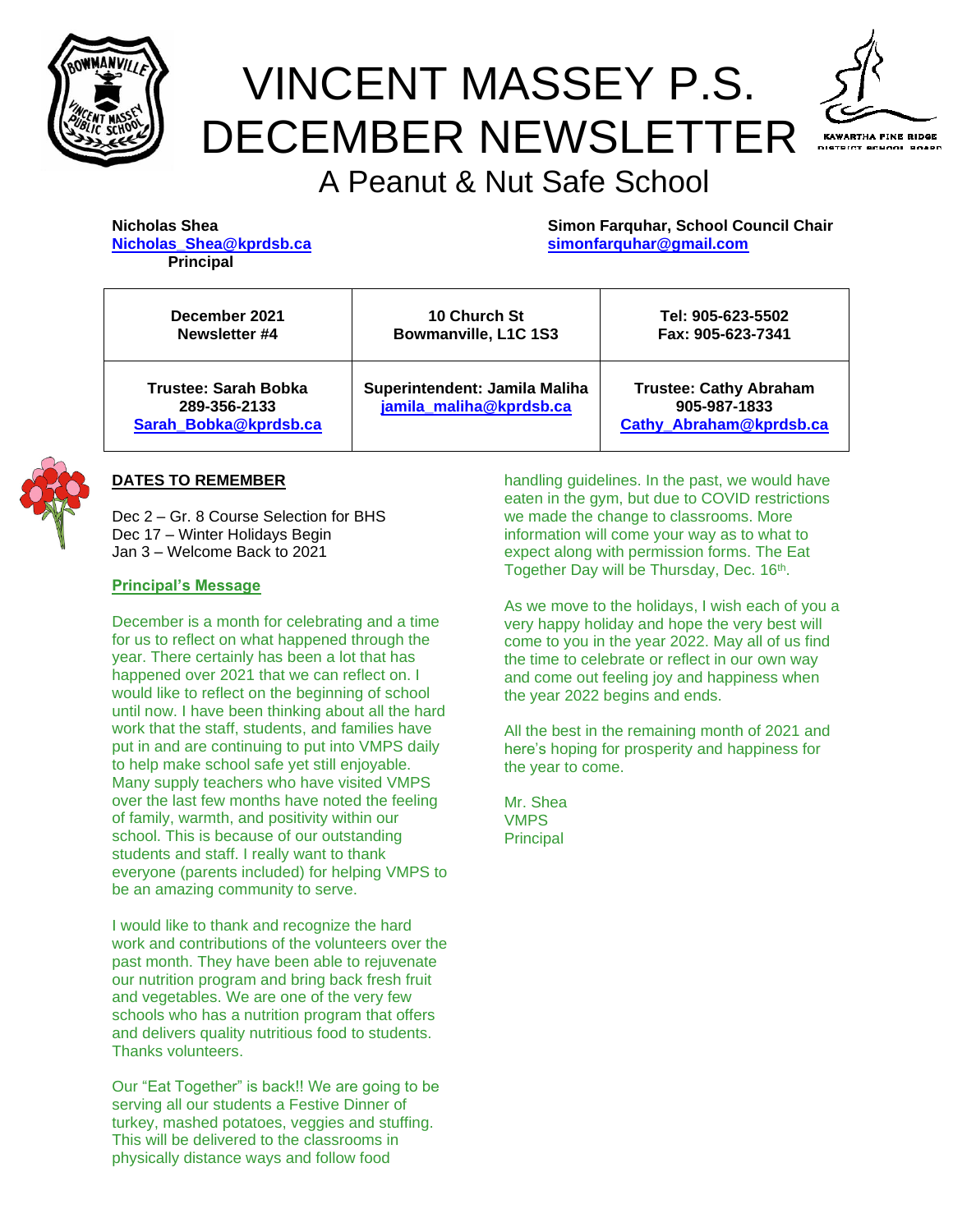# **PROGRESS REPORTS**

Progress reports were distributed via email on November 25<sup>th</sup>. This progress report outlines the learning students have been doing in the last two months. This is an opportunity for you and your child to reflect on the progress that has been made at this time and to use the next steps to support their learning in the coming months. There are no marks/grades assigned at this time.



#### **Outdoor Play + Warm Clothing = FUN!**

Having fun and learning to play games in a fun and cooperative manner is something that children need to learn and practice!

With the cold weather upon us, we ask that you ensure that your child comes to school dressed for the weather and prepared for outdoor play. Unless the weather is inclement, students are outside for all recess and lunch breaks. Although we encourage the students to stay dry and away from puddles and wet, muddy areas, an extra pair of socks/underwear/pants in the backpack is always a good idea!

#### **Festive HAPPENINGS**

#### **AT VINCENT MASSEY!!**

This year we have three ways you can help support the Bowmanville Community. **BASKETS FROM AROUND THE WORLD**



Each homeroom has been given a basket to decorate according to a specific country. The best decorated classroom basket will win an ice cream party for those students.

Students are encouraged to bring in nonperishable food items, hygiene supplies, and or new toys to fill up their baskets.

These items will be donated to the Salvation Army of Bowmanville and Bethesda House Women's Shelter.

#### **HAT AND MITTEN TREE**



The hat and mitten tree is up and waiting to be decorated. Students can bring in new hats, mittens, or scarves to decorate our tree.

#### **SCHOOL CASH ONLINE DONATION**



Online don[ations hav](http://www.pngall.com/dollar-png)e been set up on School Cash Online for both Bethesda House [and the Sa](https://creativecommons.org/licenses/by-nc/3.0/)lvation Army.

### **If your family could use some assistance for the holidays, PLEASE let us know.**

#### **Proposed 2022-2023 School Year Calendar**

KPR is seeking input from students, parents, guardians, staff and community members regarding the proposed school year calendar for 2022-2023. Please review the proposed calendars and comment using the online survey available on the home page of [www.kprschools.ca.](http://www.kprschools.ca/) There are 2 options to choose from this year.